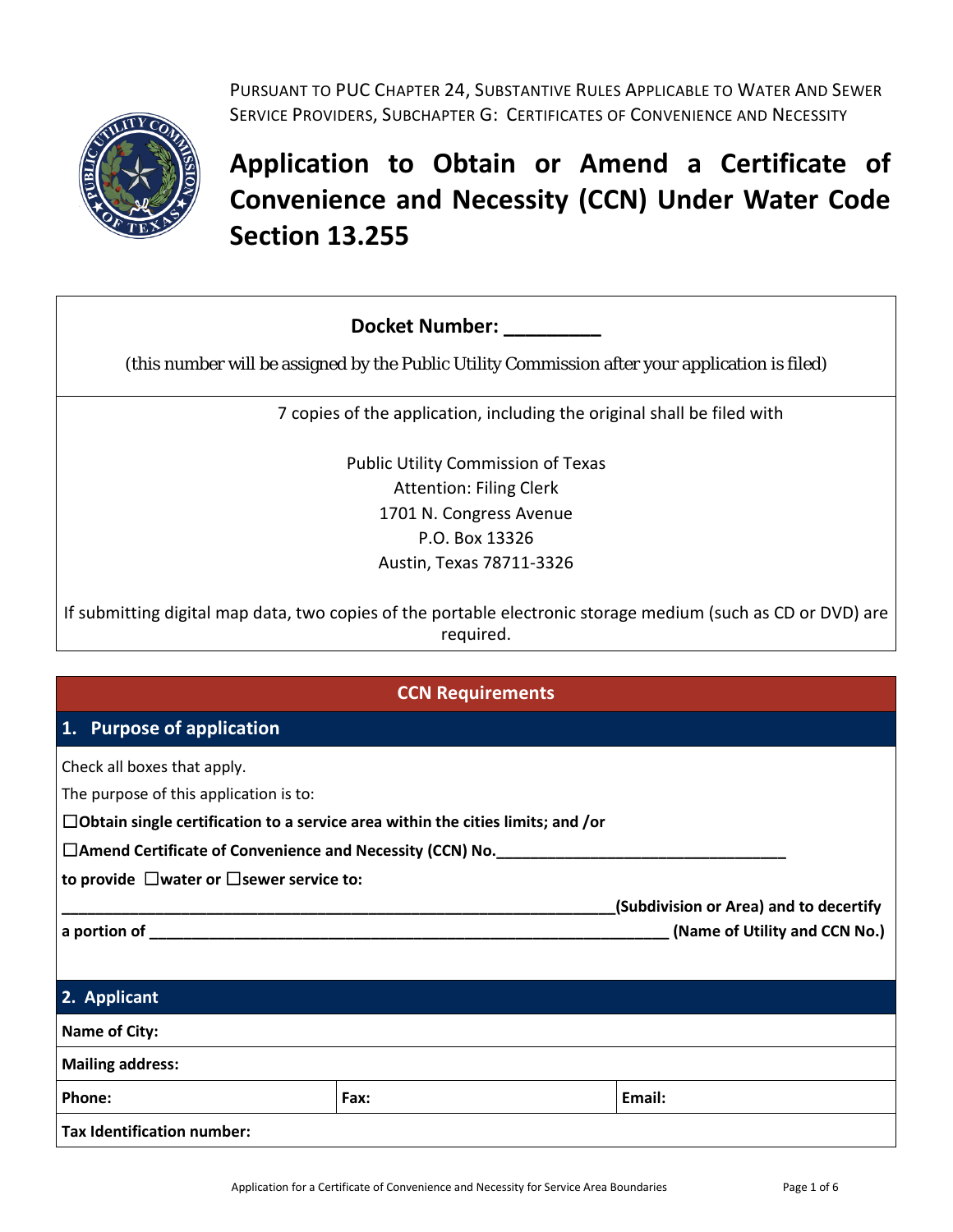## **3. County or counties**

Name of county(ies)where the city intends to provide retail public utility service:

| 4. Contact information                                                                                                                                                                                                                                                                    |      |        |        |  |
|-------------------------------------------------------------------------------------------------------------------------------------------------------------------------------------------------------------------------------------------------------------------------------------------|------|--------|--------|--|
| Contact person regarding this application:                                                                                                                                                                                                                                                |      |        |        |  |
| Name:                                                                                                                                                                                                                                                                                     |      |        | Title: |  |
| <b>Mailing address:</b>                                                                                                                                                                                                                                                                   |      |        |        |  |
| Phone:                                                                                                                                                                                                                                                                                    | Fax: |        | Email: |  |
| 5. Retail public utility                                                                                                                                                                                                                                                                  |      |        |        |  |
| Retail public utility currently certificated to the area involved in this application:                                                                                                                                                                                                    |      |        |        |  |
| <b>Utility Name:</b>                                                                                                                                                                                                                                                                      |      | Title: |        |  |
| <b>Mailing address:</b>                                                                                                                                                                                                                                                                   |      |        |        |  |
| Phone:                                                                                                                                                                                                                                                                                    | Fax: |        | Email: |  |
| Retail public utility contact person regarding negotiations with the city over the service area involved:                                                                                                                                                                                 |      |        |        |  |
| Name:                                                                                                                                                                                                                                                                                     |      | Title: |        |  |
| <b>Mailing address:</b>                                                                                                                                                                                                                                                                   |      |        |        |  |
| Phone:                                                                                                                                                                                                                                                                                    | Fax: |        | Email: |  |
| 6. Service area                                                                                                                                                                                                                                                                           |      |        |        |  |
| On what date was this proposed service area incorporated by the city?                                                                                                                                                                                                                     |      |        |        |  |
| 7. Negotiation date between city and retail public utility                                                                                                                                                                                                                                |      |        |        |  |
| On what date did negotiations begin between the city and the retail public utility?                                                                                                                                                                                                       |      |        |        |  |
| 8. Notice date                                                                                                                                                                                                                                                                            |      |        |        |  |
| On what date was notice of the city's intent to provide service to the incorporated or annexed area provided to the<br>retail public utility made?<br>Please attach a copy of the notice provided. Also attach a copy of the mailing list indicating to whom such notice was<br>provided. |      |        |        |  |
| 9. Description of retail public utility facilities                                                                                                                                                                                                                                        |      |        |        |  |
| Please provide a brief description of the retail public utility's facilities in the service area involved in this application.<br>Also indicate how many customers are currently receiving service from the retail public utility in this area:                                           |      |        |        |  |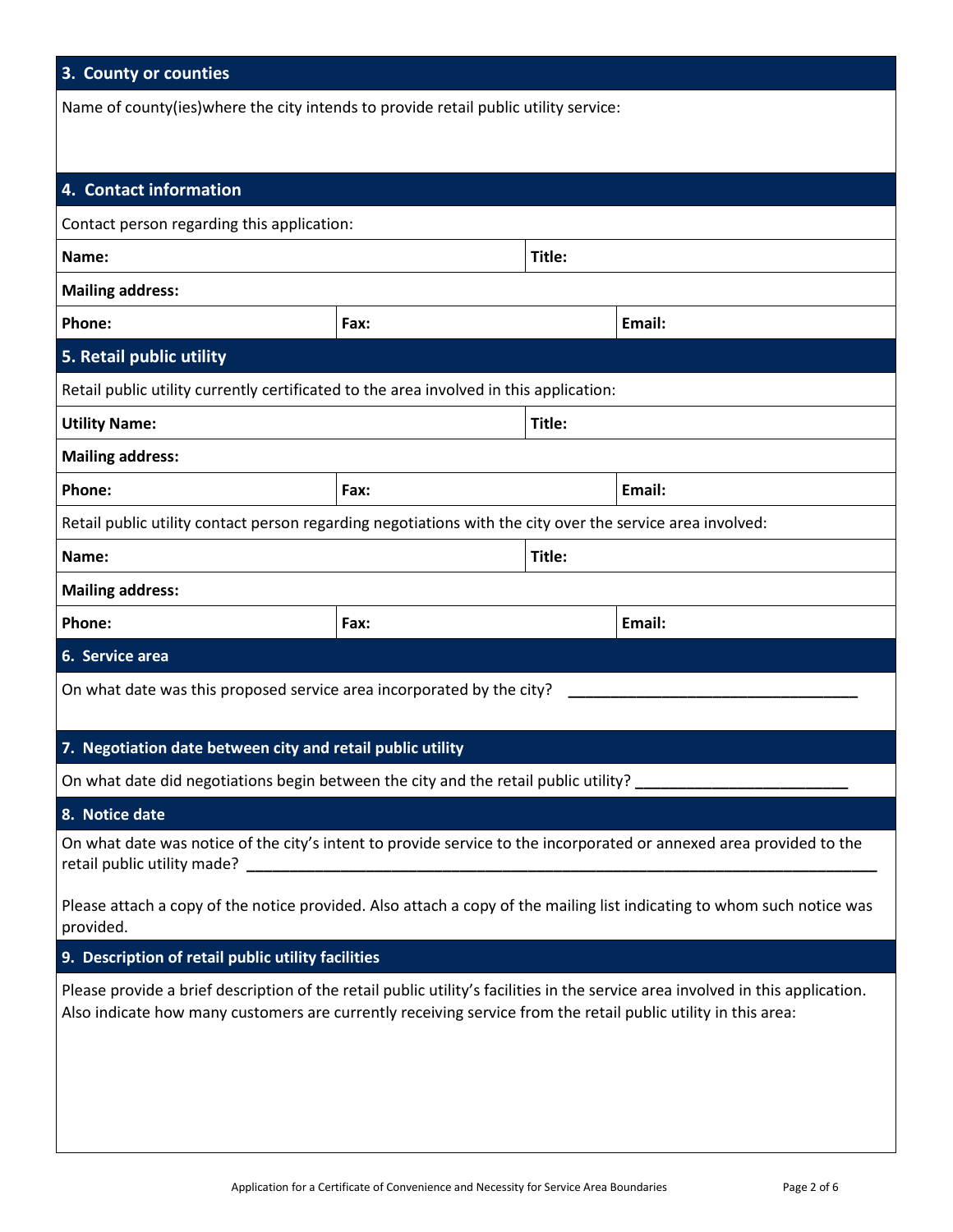#### **10. Service start date**

Provide the date when city service to the area can begin.

#### **11. Franchised utility information**

If the city will allow a franchised utility to provide service to the area involved, please attach a copy of the city consent or franchise agreement and provide the following information:

| <b>Utility Name:</b>                                   |      |        |        |
|--------------------------------------------------------|------|--------|--------|
| <b>Mailing address:</b>                                |      |        |        |
| Phone:                                                 | Fax: |        | Email: |
| <b>Franchised Utility's CCN Number:</b>                |      |        |        |
| Franchised Utility's contact person and their address: |      |        |        |
| Name:                                                  |      | Title: |        |
| <b>Mailing address:</b>                                |      |        |        |
| Email:                                                 |      | Phone: |        |
| Phone:                                                 | Fax: |        | Email: |
| 12. Paper map requirements                             |      |        |        |

All maps should include applicant's name, address, telephone number, and date of drawing or revision and be folded to 8½ x 11 inches.

Attach the following maps with each copy of the application:

- A. Subdivision plat or engineering plans or other large scale map showing the following:
	- 1. The exact proposed service area boundary showing locations of requests for service and locations of existing connections (if applicable).
	- 2. Metes and bounds (if available).
	- 3. Proposed and existing service area boundaries should be plotted on the map in relation to verifiable natural and man-made landmarks such as roads, creeks, rivers, railroads, etc.
	- 4. Service area boundaries should be shown with such exactness that they can be located on the ground.

#### *Applicant may use a USGS 7.5"-minute series map if no other large scale map is available.*

- B. Small scale location map delineating the proposed service area. The proposed service area boundary should be delineated on a copy of the official CCN map. This map will assist the Public Utility Commission in locating the proposed service area in relation to neighboring utility service areas.
- C. Hard copy maps should include the following items:
	- 1. Map scale should be prominently displayed.
	- 2. Color coding should be used to differentiate the applicants existing service areas from the proposed service area.
	- 3. Attach a written description of the proposed service area.
	- 4. Proposed service area should be the same on all maps.
	- 5. Include map information in digital format (if available), see 13, GIS map information.
- D. Each utility shall make available to the public at each of its business offices and designated sales offices within Texas the map of the proposed service area currently on file with the Commission. The applicant employees shall lend assistance to persons requesting to see a map of the proposed area upon request.
- *For information on obtaining a CCN base map or questions about sending digital map data, please visit the Water Utilities section of the PUC's website for assistance.*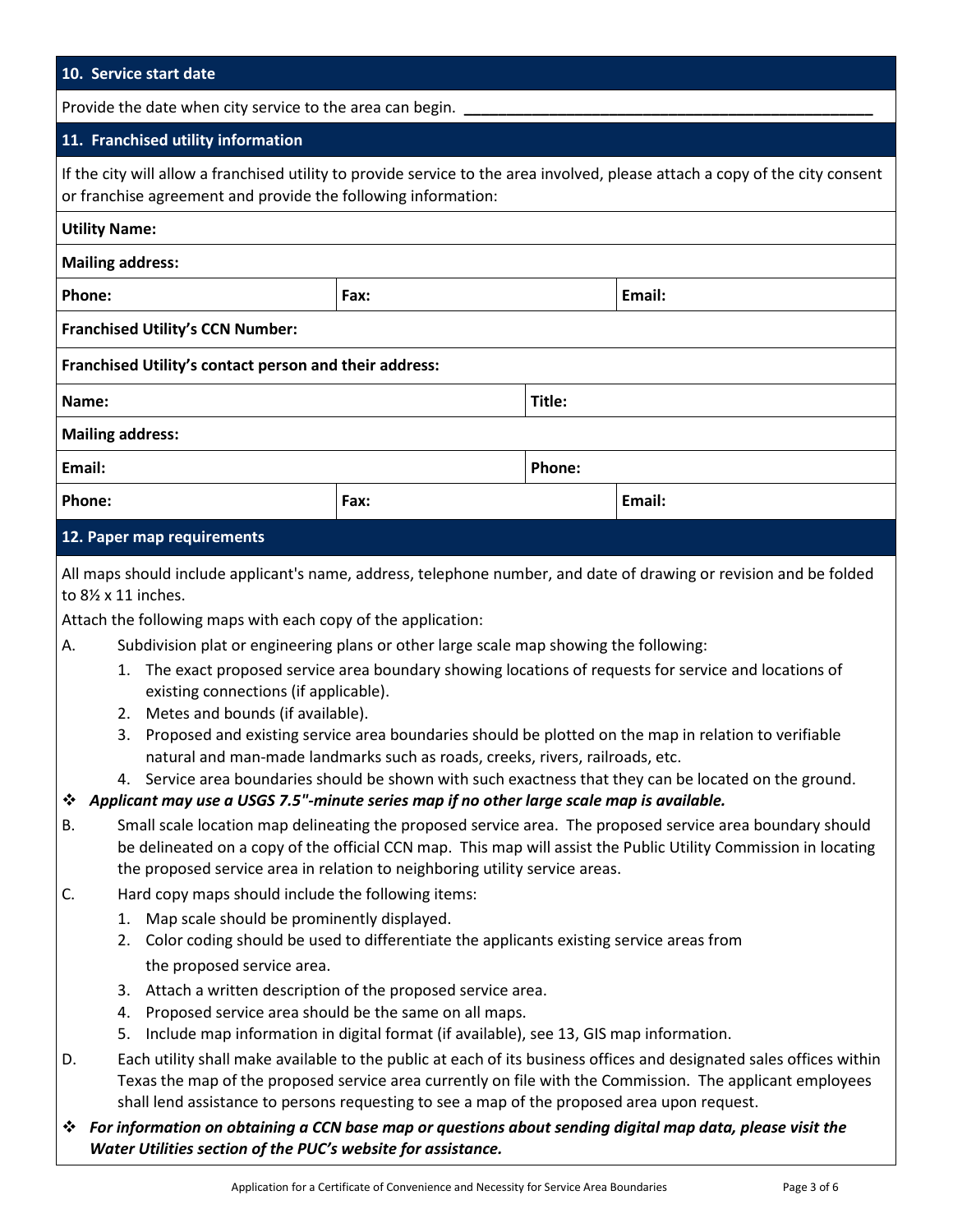#### **13. GIS map information**

- A. Digital Map Requirements: In order that your digital data can be properly used, the following information is necessary:
	- 1. Submit digital data of the proposed CCN service area on a CD, flash drive, or DVD. Two digital copies are necessary. Most files of CCNs (minus the base map) should be small enough to zip up and put on a CD.
	- 2. The digital data should include all items represented in the hard copy maps.
	- 3. Please identify data file format, projection information, map units and base map used. Acceptable Data File Format:
		- a. ArcView shape file (preferred)
		- b. Arc/Info E00 file
- *For information on obtaining a CCN base map or questions about sending digital map data, please visit the Water Utilities section of the PUC website for assistance.*

**ALL APPLICABLE QUESTIONS MUST BE ANSWERED FULLY.** 

**THE APPLICATION WILL NOT BE ACCEPTED FOR FILING WITHOUT MAPS.**

**PLEASE NOTE THE FILING OF THIS APPLICATION DOES NOT CONSTITUTE AUTHORITY TO PROVIDE WATER/SEWER SERVICE IN THE REQUESTED AREA.**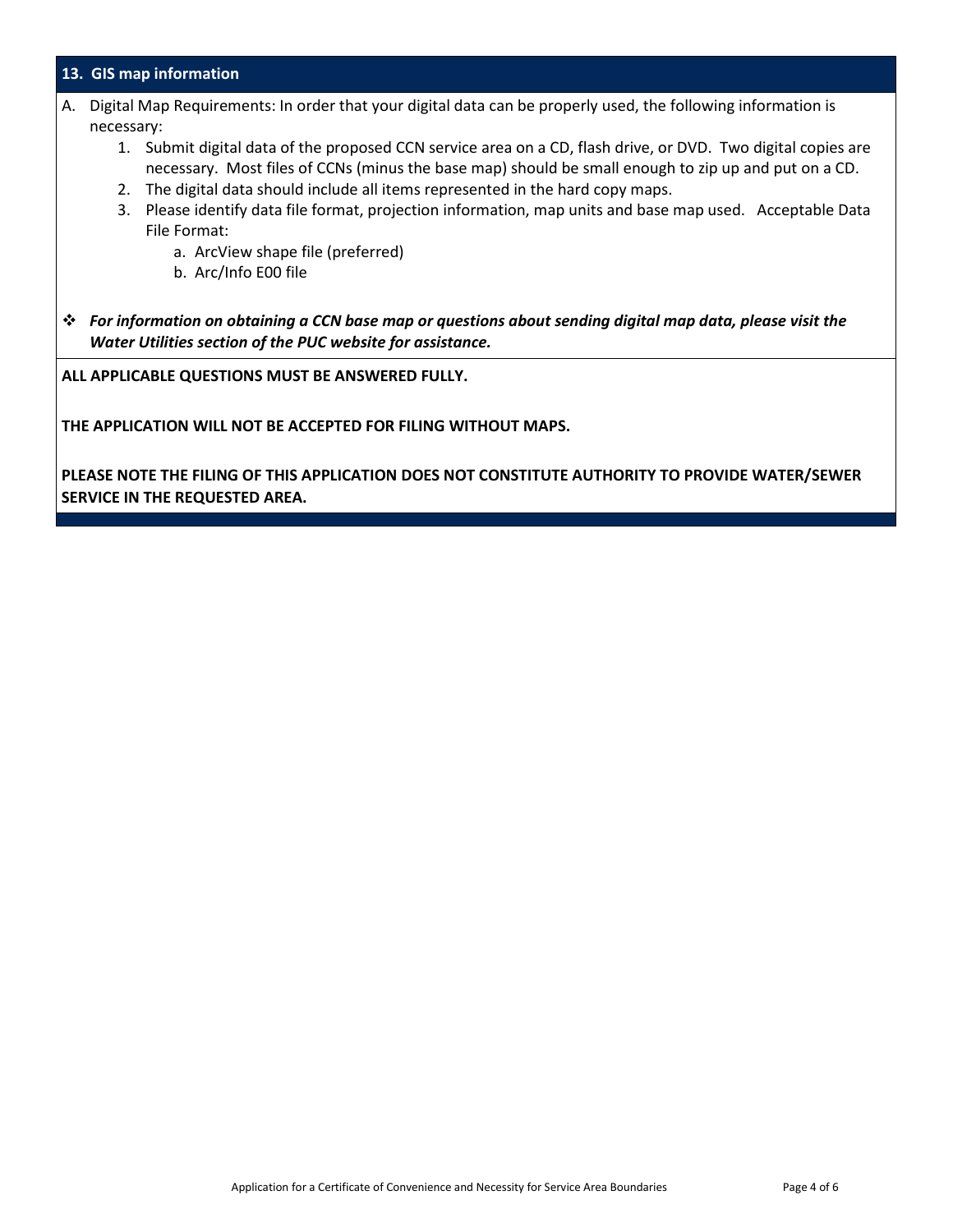## **C**<sub>T</sub> **OATH**

| State of  |                             |
|-----------|-----------------------------|
| County of |                             |
| I,        | being duly sworn, file this |

application under V.T.C.A., Water Code Section 13.255 as

(Name of the City); that, in such capacity, I am qualified and authorized to file and verify such application, am personally familiar with the maps filed with this application, and have complied with all the requirements contained in this application; and, that all such statements made and matters set forth therein are true and correct. I further state that the application is made in good faith and that this application does not duplicate any filing presently before the Public Utility Commission of Texas.

I further represent that the application form has not been changed, altered or amended from its original form available only from the Commission.

**I further represent that the Applicant will provide continuous and adequate service to all customers and qualified applicants for service within its certificated service area.**

> AFFIANT (Applicant's Authorized Representative)

If the Affiant to this form is any person other than the sole owner, partner, officer of the Applicant, or its attorney, a properly verified Power of Attorney must be enclosed.

SUBSCRIBED AND SWORN TO BEFORE ME, a Notary Public in and for the State of

Texas, this day of 20 20

SEAL

NOTARY PUBLIC